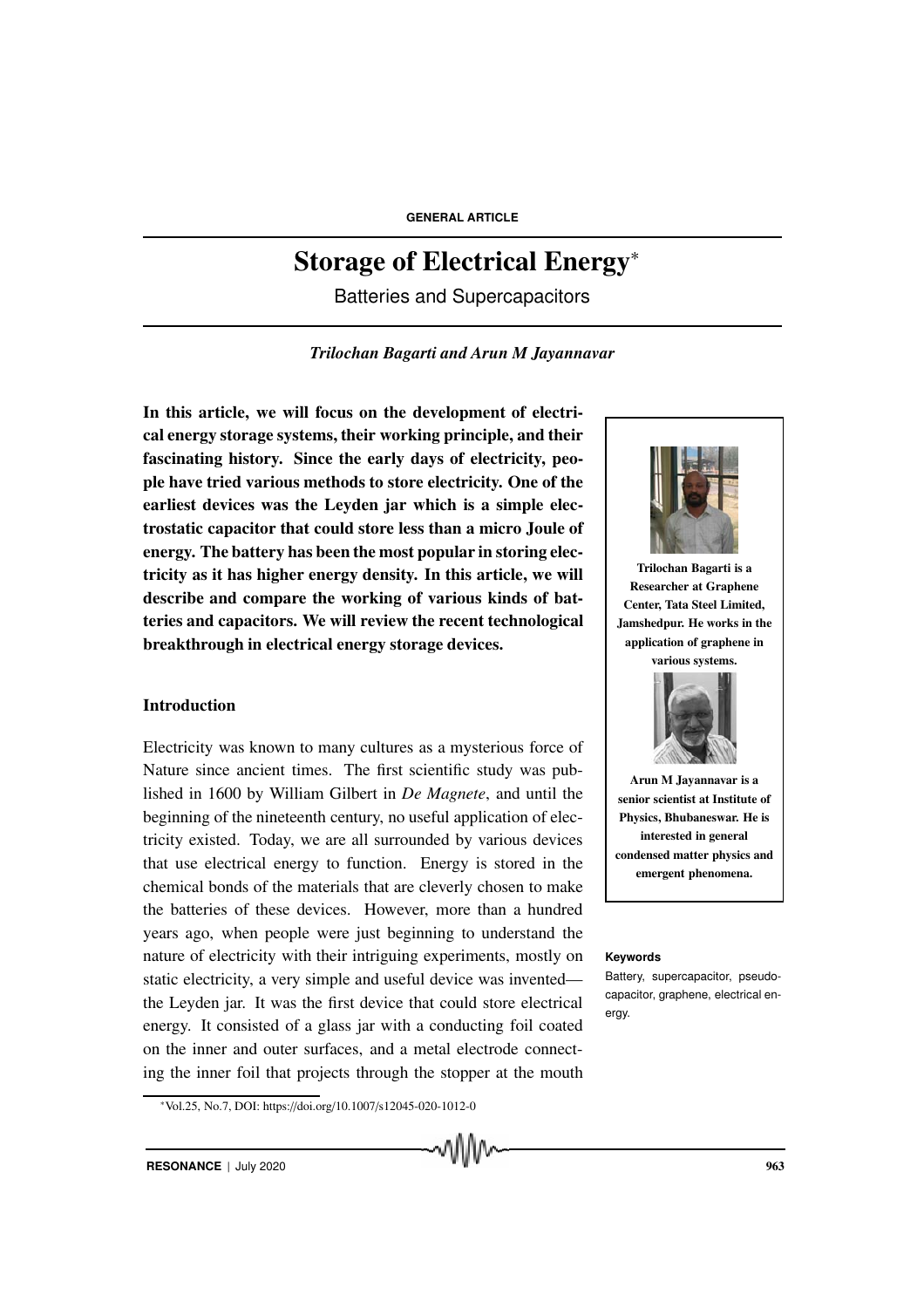Figure 1. The Leyden jar: Invented by Ewald Georg von Kleist and Pieter van Musschenbroek in 1745–46. (Image Source: wikipedia.org)

immediately to split water.

The voltaic pile was used *Figure* 1. The capacitors that are manufactured today have fundamentally the same design except that they have become more efficient in storing energy. Today a capacitor can store billions of times larger energy than that of a Leyden jar. How this has been achieved in the course of the past several decades is most fascinating. In the following sections, we shall discuss about batteries and capacitors, and their uses in electrical energy storage. We will see how nanotechnology has enabled the production of supercapacitors. With the recent breakthrough in nanotechnology, it appears that the specific energy of supercapacitors may be comparable to that of certain batteries.

#### 1. Electrochemical Batteries

Although the term 'battery' is today used for an electrochemical cell that converts chemical energy to electrical energy, it was actually used for a combination of Leyden jars by Benjamin Franklin. The first battery consisted of zinc and copper disks separated by paper soaked in a salt solution. It was invented by Alessandro Volta, a professor at University of Pavia, Italy in the year 1800. A stack of several disks arranged alternately provided a large potential difference. Unlike a Leyden jar, it was a source of continuous electrical current. It was also used to electrolyse water to obtain hydrogen and oxygen. The voltaic pile is also some-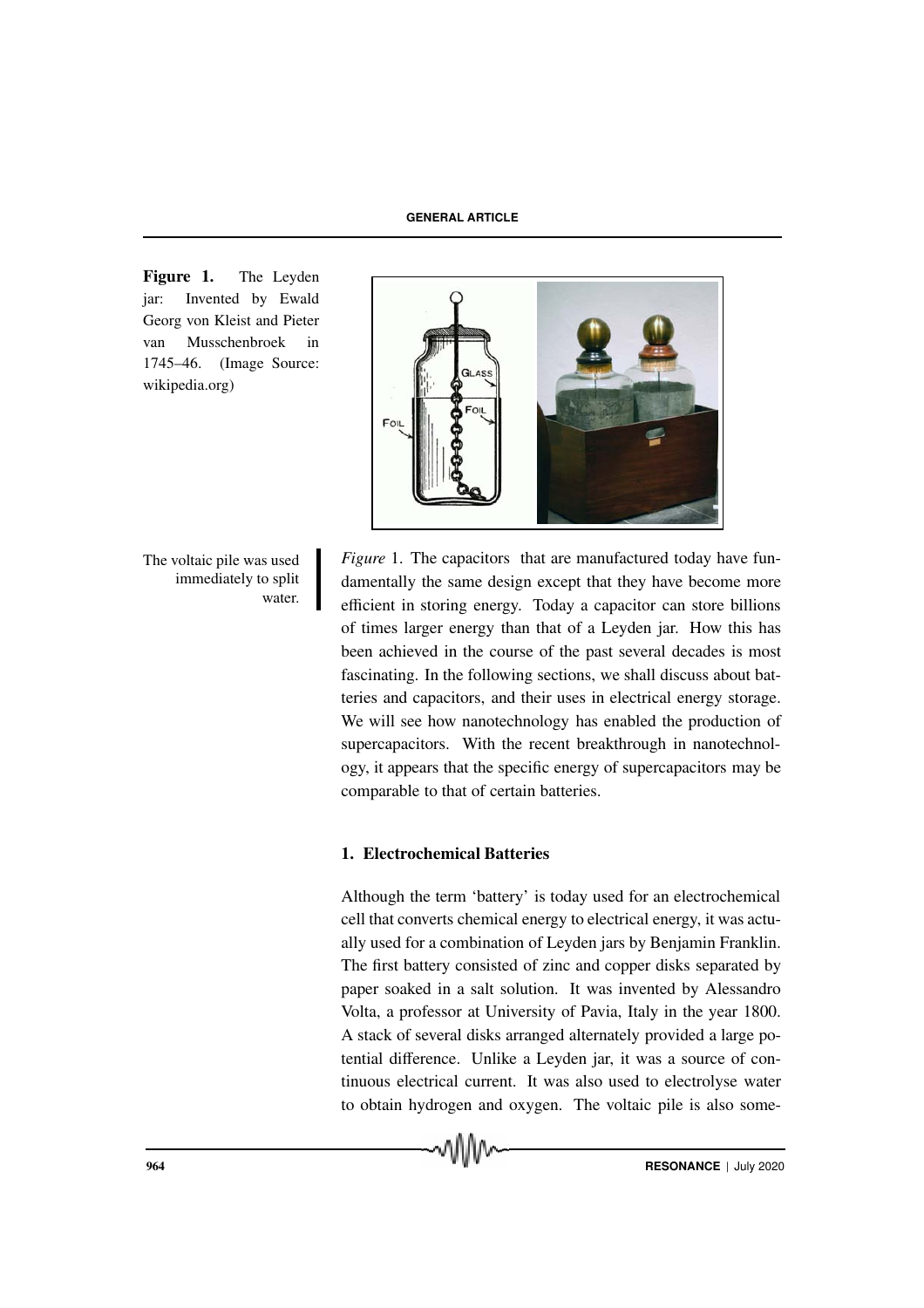times called the Galvani cell after its inventor Luigi Galvani who used it to contract frog's leg. He named it 'animal electricity'. Volta, however, believed that electricity arises from the contact of metal electrodes! It was only after 34 years when Michel Faraday showed that electricity arises from the contact at the electrode surface due to the oxidation and reduction reactions. In *Figure* 4 (a) is shown a replication of the voltaic pile. A simplified electrochemical process is shown in the schematic *Figure* 4(b). Electrons from the zinc anode moves through the external wire and arrive at the copper cathodes, thus, lighting the bulb. In our day to day life, we come across two different kinds of batteries, (1) primary battery, and (2) secondary battery. The primary battery is a one-time use battery. The electrochemical reaction in a primary battery is not reversible. Examples are alkaline and dry cell batteries. The secondary battery is a rechargeable battery and can be used multiple times. The electrochemical reactions in these are reversible. Examples of secondary batteries are lead-acid battery, lithium-ion battery, etc.

# Did You Know?

The energy consumption per capita in 2014 was 3.12 kW which is around thrice that in 1970 (*Figure* 2). It simply means that every year the energy consumption increases by 44 Wh per person! As oil and coal reserves continue to deplete and climate change becomes more severe in the future, we will be forced to use more renewable energy. In the next decade, more people will be using electricity than fossil fuel. Future technologies will give us more freedom to use electrical energy as the cost of electricity will reduce.

It reminds us of Michael Faraday who when questioned in 1859 by William Gladstone, British Chancellor of the Exchequer, on the usefulness of electricity, replied, "One day, Sir, you may tax it."

In the following section we will see how the battery works and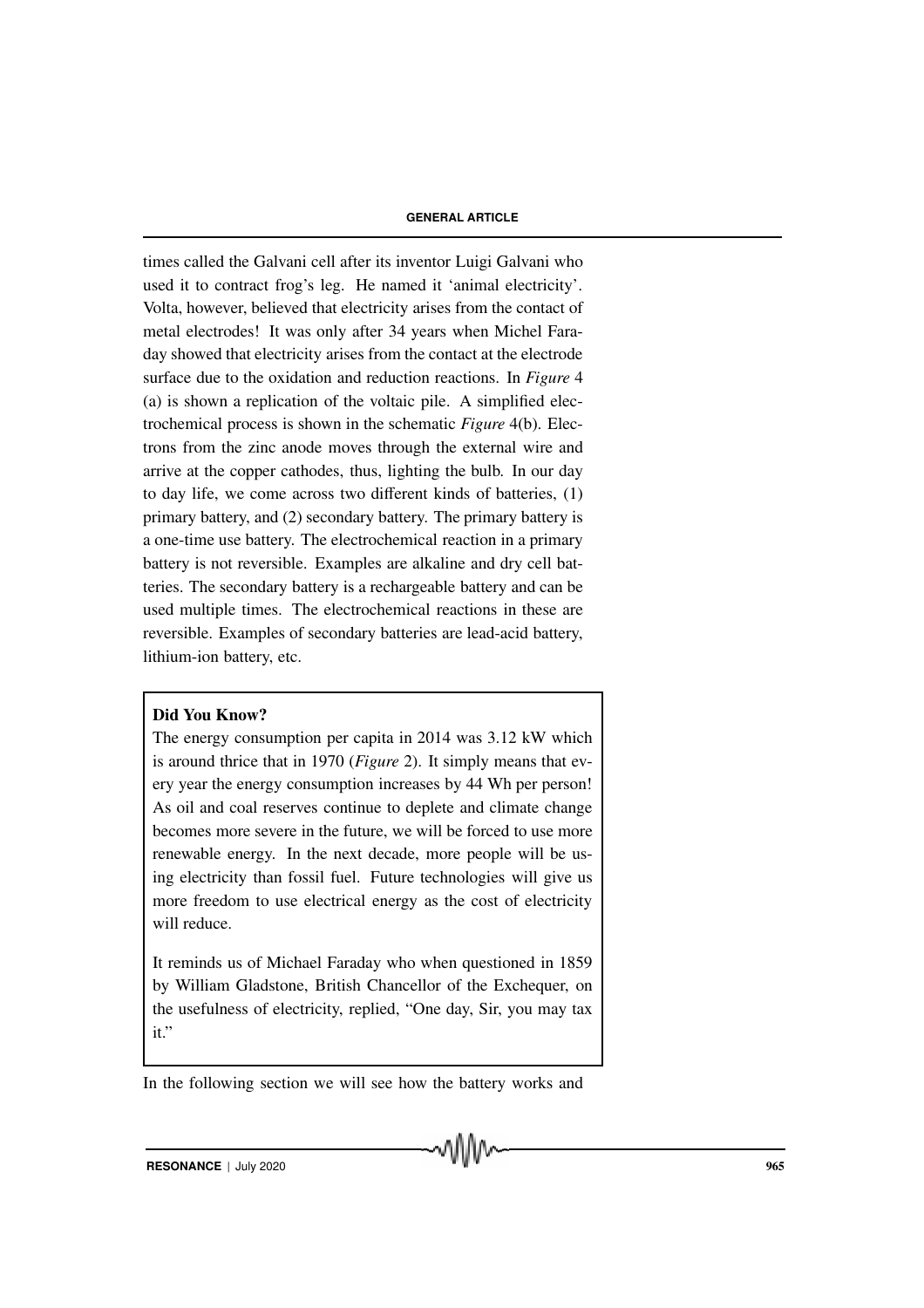



Figure 3. Josiah Willard Gibbs (1839–1903), American theoretical physicist, one of the founders of statistical mechanics, introduced the concept of chemical potential.For a mixture of *N* different species, Gibbs gave a general expression for the change in energy  $dE =$  $TdS - pdV + \sum_{i}^{N} \mu_{i} dN_{i}.$ The chemical potential  $\mu_i$  = ∂*E*/∂*N<sup>i</sup>* at constant entropy *S* , volume *V*, and particles *N<sup>i</sup>* . In any open system undergoing a spontaneous process, Gibbs potential  $G = H - TS$  attains a minimum. (Image courtesy: www.wikipedia.org)



try to understand the basic principles involved.

# 2. Spontaneity and Gibbs Free Energy

Natural spontaneous processes are easy to witness. Water flowing down a stream, smoke rising from a chimney, and the freezing of a lake during winter in cold countries are some examples of spontaneous processes. Have you ever wondered how a spoonful of sugar added to a cup of water spontaneously dissolves and vanishes into the water in a few minutes? It dissolves because by doing so the system goes to a lower free energy state. The second law of thermodynamics demands that the entropy of an isolated system always increases. Here, in this particular example, the Gibbs free energy of the system decreases. In all spontaneous processes that we observe, Nature somehow tries to remain in the lowest free energy state.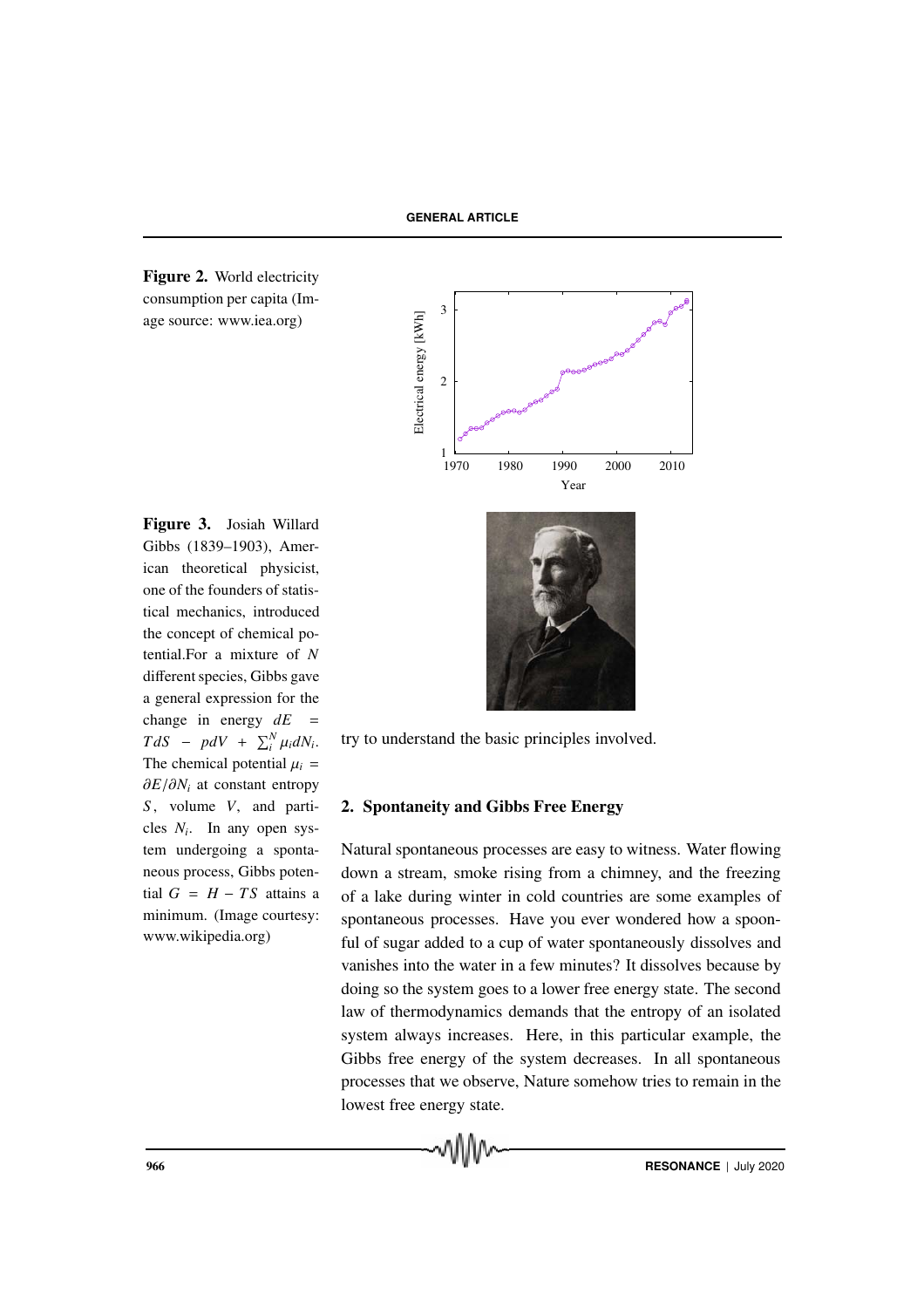Consider a jar filled with white marbles upto say one third from the bottom and on top of it are filled up to the same height, black marbels. So we have black marbles on top of white marbles—a very ordered state. Now shaking the jar well for some time will In all spontaneous mix the marbels, and we get a completely disordered state. In going from an ordered state to a disordered state we have just increased the entropy, i.e., the change in entropy  $\Delta S > 0$ . At the molecular level, for the sugar molecules, the shaking is done by the thermal energy. The Gibb's free energy change of the system in this example is ∆*G* = −*T*∆*S* where *T* is the temperature. In general, Gibbs free energy change  $\Delta G = \Delta H - T \Delta S$ , where  $\Delta H$ is the enthalpy or the heat absorbed at constant pressure. However, in a closed thermodynamic system, i.e., a system at constant volume and temperature, one defines the Helmholtz free energy,  $F = U - TS$ . Note that instead of enthalpy, here we have the internal energy *U*. A spontaneous process in general is given by a positive entropy change as demanded by the second law. From processes at constant temperature and at constant volume/pressure a spontaneous process may be defined by the Helmholtz and Gibbs free energy change:

$$
\Delta F < 0, \quad \text{(at constant volume, temperature)}, \tag{1}
$$

$$
\Delta G < 0, \quad \text{(at constant pressure, temperature).} \tag{2}
$$

At equilibrium, the free energies attains a minima, hence  $\Delta F = 0$ and  $\Delta G = 0$ , and there is positive free energy change for a nonspontaneous process.

Before the invention of his voltaic pile, Volta performed hundreds of experiments with different pairs of metals and found that when two dissimilar metal pieces are brought in contact with each other, they acquire opposite charges. Although at that time, it was not known that it was the electron that moves from one metal to the other creating a charge imbalance. Note that we can see great similarities between our marbles in the jar example and the electrons in the metals. The only difference here is that unlike marbles, electrons cannot be distinguished with colors, and they possess a negative charge.

processes that we observe, Nature somehow tries to remain in the lowest free energy state.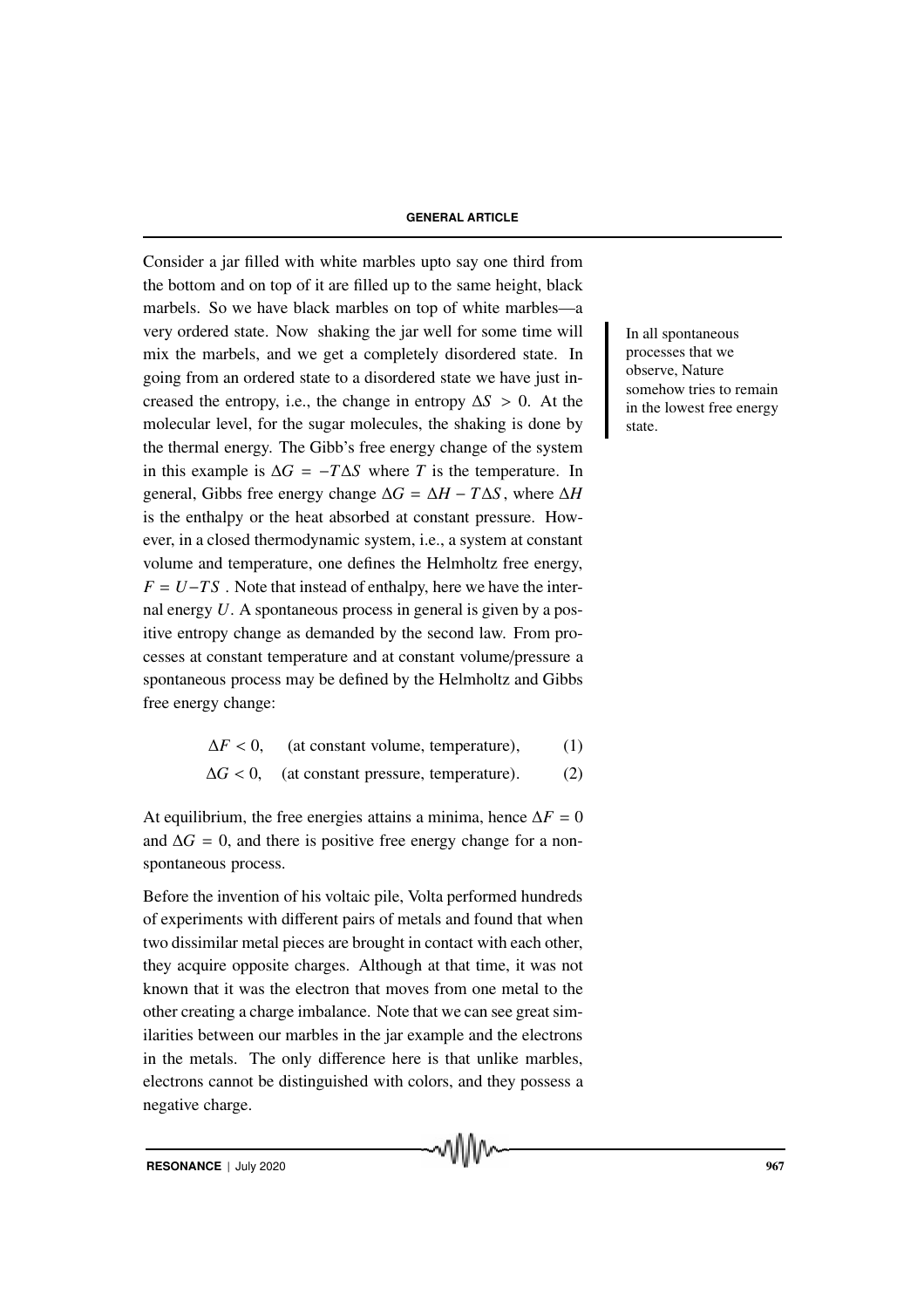Figure 4. What goes on in a voltaic pile? : (a) Replication of a voltaic pile (Image courtesy: www.wikipedia.org), (b) Simplified electrochemical cell: Copper has a higher electron affinity as compared to that of zinc. Electrons rushes through the wire from zinc to copper. An electric field is produced inside the media which drives the positive ions towards copper and negative ions towards zinc. This results in the formation of zinc sulfate in the left half cell and deposition of copper on the electrode in the right half cell. The semi-permeable membrane allows the passage of sulfate ions from the right to the left half cell.



# 3. How Batteries Work?

Consider the zinc and copper electrodes in a voltaic pile. Copper has a free electron density of  $n_{Cu} = 8.59 \times 10^{28}/\text{m}^3$  and that in zinc is  $n_{\text{Zn}} = 1.31 \times 10^{29} / \text{m}^3$ . It is easy to find these densities simply by considering the unit cells of zinc and copper and the number of electrons in it that can contribute to an electrical current. If the electrons had no charge, the electrons would simply move from zinc to copper, and there would be an equilibrium density of  $1.08 \times 10^{29}$  electrons in each of the metal pieces. Due to the charge transfer, there develops a potential difference across the contact surfaces called the 'contact potential' or the Volta potential. Let us assume that *n* electrons move from the zinc plate to the copper plate. The free energy change is given by  $\Delta G = \Delta E + \sum_i \mu_i \Delta N_i$ . The first term is the change in the internal energy due to the contact potential, and the second term is that due to the change in the number of particles. At equilibrium we have  $\Delta G = 0$ . Here, we just have one species, hence we should have,  $0 = -en(\phi_{Cu} - \phi_{Zn}) + \mu_{Cu}n + \mu_{Zn}(-n)$ . Note that  $\Delta N$  is positive for copper and negative for zinc. Rearranging the terms gives us  $\mu_{Cu} - e\phi_{Cu} = \mu_{Zn} - e\phi_{Zn}$ . In general, the following quantity may be constant across a contact surface

$$
\mu_0 + q\phi = \text{const},\tag{3}
$$

where  $\mu_0$  is the intrinsic chemical potential.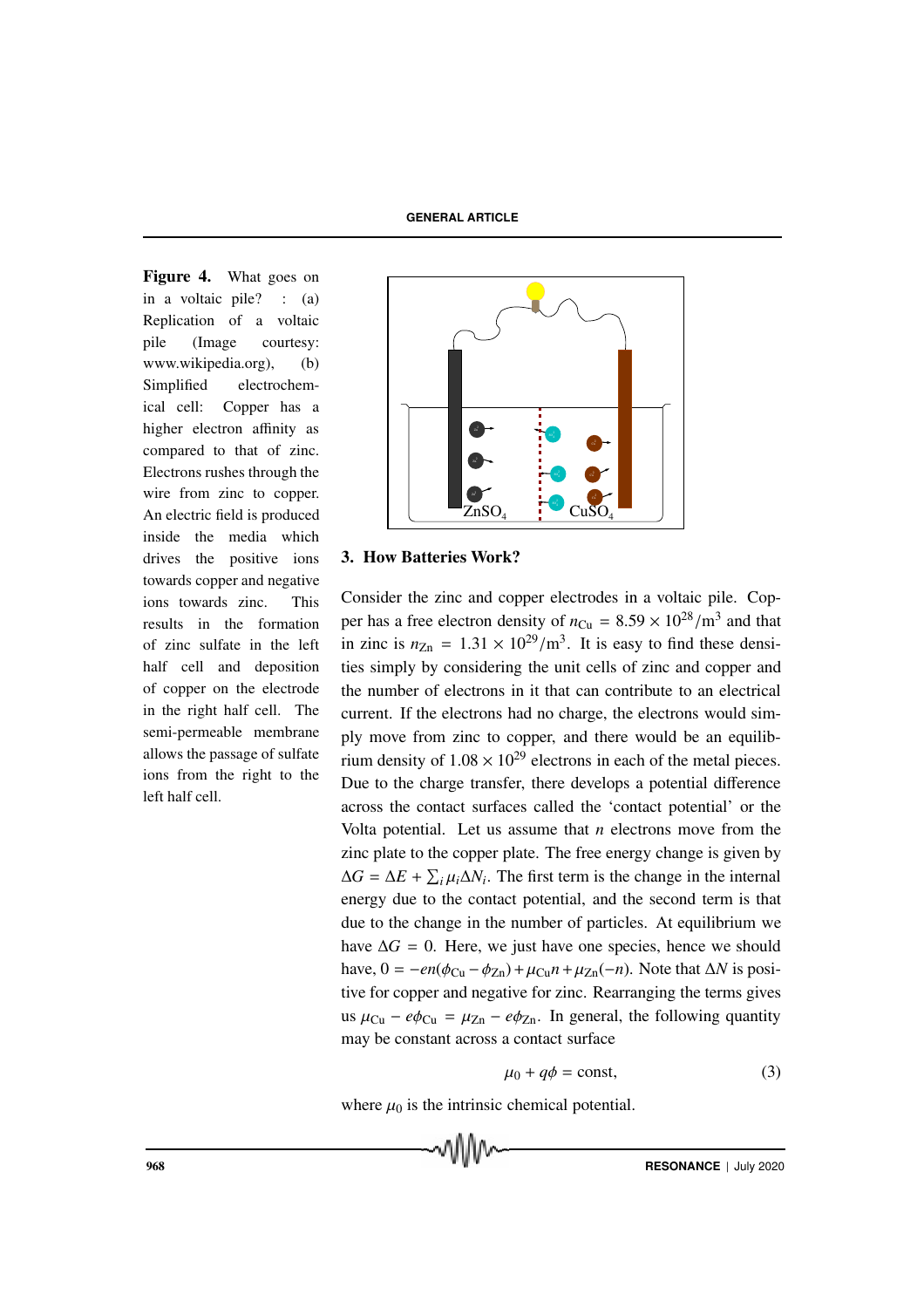In the voltaic pile, there are two contact surfaces—the contact between the copper plate and the wet paper soaked in salt solution and the contact between the zinc plate and the wet paper. We know that a salt solution does not conduct electricity by the free movement of electrons. Instead, it conducts by the movement of oppositely charged ions. To understand how this happens, we have a simplified Voltaic cell in *Figure* 4 (b). It consists of a zinc and copper electrode in zinc sulfate and copper sulfate solution which is separated by a semi-permeable membrane in the middle. The semi-permeable membrane allows the passage of sulfate ions only. As we saw earlier, zinc loses electrons through the wire and acquires a positive charge while the copper electrode accepts those electrons and becomes negatively charged. Hence zinc is oxidized by the loss of electrons, and copper is reduced by the gain of electrons. We call the zinc plate the 'anode' and the copper plate the 'cathode'. The cell potential is given by the difference in the standard reduction potential of the cathode and the anode, i.e.,  $E_{cell} = E_{\text{cathode}}^0 - E_{\text{anode}}^0$ . The standard reduction potential is measured with respect to the standard hydrogen electrode at 25*o*C with unit activity of all the ions species involved in the reaction. [3] From *Figure* 4(b), the left and the right half cells can be written as follows:

$$
\text{Cu} \to \text{Cu}^{2+} + 2e^-, \quad E^0 = 0.36 \text{ V},
$$
\n
$$
\text{Zn} \to \text{Zn}^{2+} + 2e^-, \quad E^0 = -0.76 \text{ V}.
$$

The negatively charged copper electrodes attract  $Cu^{2+}$  in the copper electrode, and the  $SO_4^{2-}$  sulfate ions get attracted to the positively charged zinc electrode. As a result, zinc sulfate (ZnSO4) is formed in the left half cell, and Cu is deposited on the right electrode. Of course, there has to be a movement of a sulfate ion through the membrane to balance the total charge to zero. In this process, zinc is oxidized by losing two electrons, and copper is reduced by gaining the same number of electrons. This is called a 'redox reaction'. The potential difference can be obtained from the standard electrode potentials  $E^0$  of zinc and copper, i.e., from the half-reaction described above, we have  $E_{cell}$  =

MMW

**RESONANCE** | July 2020 969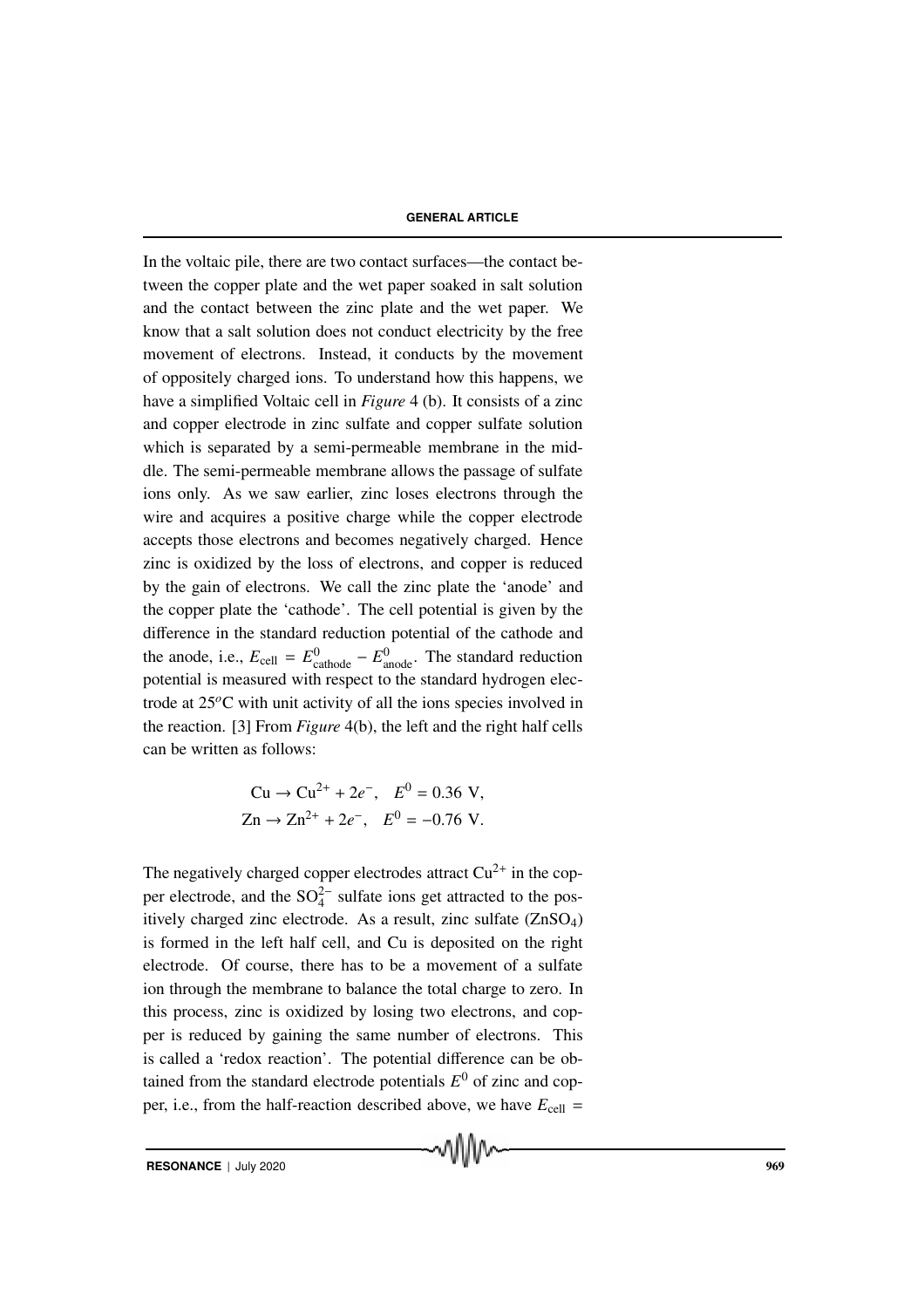$E_{\text{cathode}}^{0} - E_{\text{anode}}^{0} = 0.34 - (-0.76) = 1.10V$ . The change in free energy  $\Delta G = -nFE_{cell}$ , where *n* = 2 is the number of moles of electrons transferred,  $F = 98654$  Coulombs charge in a unit mole of electrons is the Faraday constant. So the amount of energy stored in a battery with anode and cathode weighing 65 g and 1 molar concentration solution of the salts will be  $2.17 \times 10^5$  J.

the first rechargeable battery.

Lead-acid battery was The Voltaic cell was a milestone in technological advancement. It started a whole new branch of study called 'electrochemistry'. Within months of the invention of the voltaic pile, several discoveries were made, such as the splitting of water into hydrogen and oxygen, and the isolation of various alkali metals. The Voltaic cell converts chemical energy spontaneously into electricity and is a primary battery. We will next look at the working of rechargeable or secondary batteries.

# 4. The Rechargeable Battery

The Voltaic cell is a one-time use battery because as the zinc electrode is consumed its potential drops to zero. In 1859, the French physicist Gaston Planté invented the first rechargeable battery, the lead-acid battery. The battery consists of a lead anode and a lead dioxide cathode in the charged state. During the discharging process, the electrodes are converted to lead(II) sulfate electrodes. After the battery is fully discharged, the battery can be recharged by applying a voltage with the opposite polarity. To understand the working of a lead-acid battery, we need to look at the redox reaction that takes place on the electrode surfaces during the charging and recharging process. During the discharging process, we have [4]

Cathode:

 $PbO_2 + 2H^+ + H_2SO_4 + 2e^- \rightarrow PbSO_4(s) + 2H_2O(l), E^0 = 1.69$  V. Anode:

 $Pb(s) + H_2SO_4(aq) \rightarrow PbSO_4(s) + 2H^+(aq) + 2e^-, E^0 = -0.36 \text{ V}.$ 

**Proposed and Contract Contract Contract Contract Contract Contract Contract Contract Contract Contract Contract Contract Contract Contract Contract Contract Contract Contract Contract Contract Contract Contract Contract C**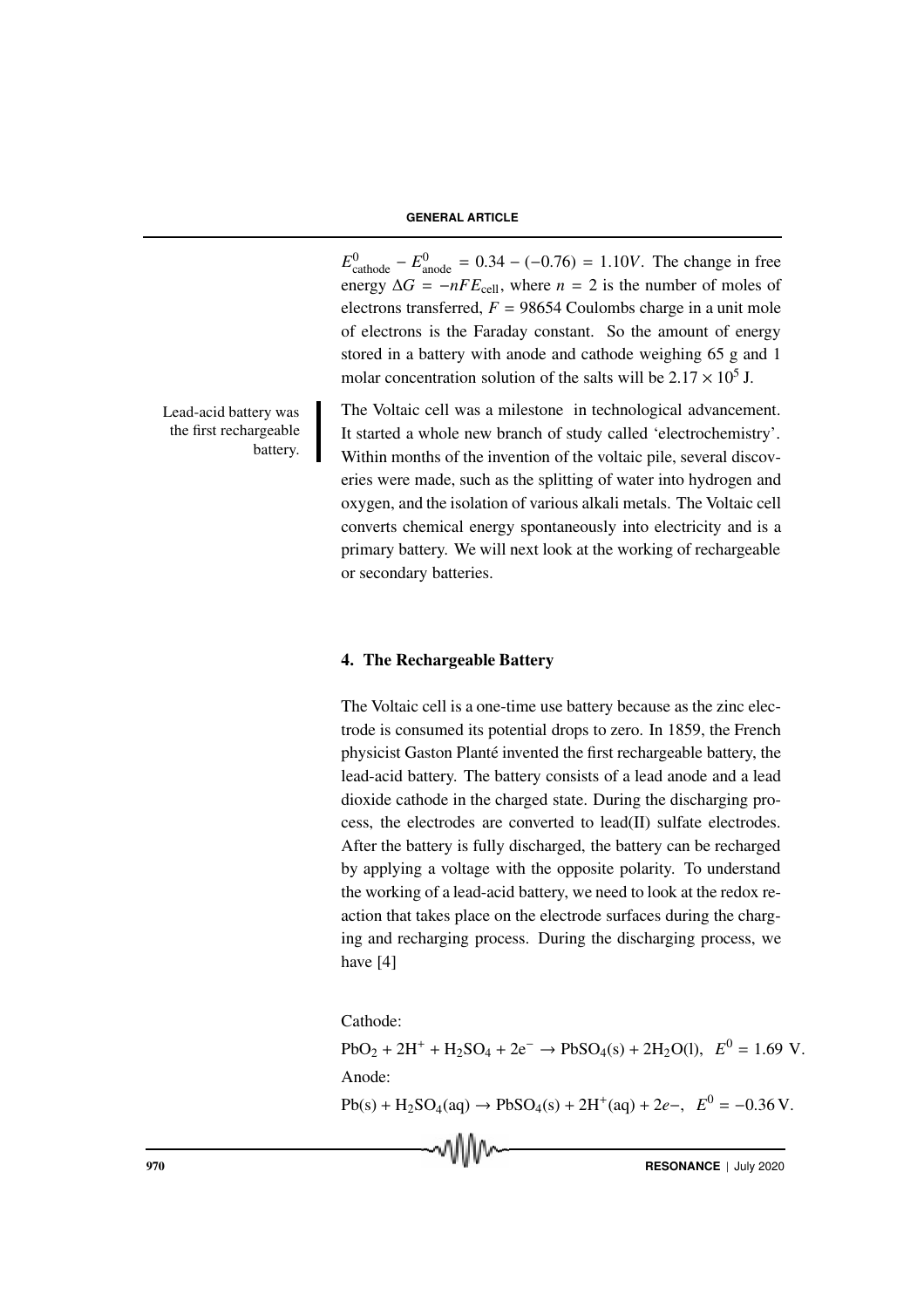

The net cell reaction is given by

$$
PbO_2 + Pb + 2H_2SO_4 \to 2PbSO_4 + 2H_2O, \ E_{cell} = 2.05 \ V.
$$

The working of a lead-acid battery is shown in *Figure* 5. Note that during the discharging process, the lead-acid battery acts just as a Voltaic cell where lead is oxidized at the anode, and lead oxide is reduced at the cathode to form lead sulfate. During the recharging process, the opposite reaction takes place, and the lead sulfate converts back to lead and lead oxide electrodes. From the standard electrode potential, we obtain a cell potential of  $E_{cell}$  = 2.05 V. In reality, the voltage of a lead-acid cell may range from 1.8–2.1 V. Recently, in a very interesting paper, it was shown that lead being a heavy element, out the 2.1 V in a cell, 1.7– 1.8 V arises due to relativity! [5] The lead-acid battery brought a revolution in electrical storage devices.

Today there are various other rechargeable batteries in use. The Relativity makes the lithium-ion battery is the most advanced with the highest energy density. Although its development dates back to the seventies, the first commercial battery was introduced in 1991 by Sony and Asahi Kasei [11]. There are several types of lithium-ion batteries such as lithium cobalt oxide  $(LiCO<sub>2</sub>)$ , lithium manganese oxide (LiMn<sub>2</sub>O<sub>4</sub>, Li<sub>2</sub>MnO<sub>3</sub>), lithium nickel cobalt manganese oxide (LiNiMnCoO  $_2$ ), lithium iron phosphate (LiFePO<sub>4</sub>), etc. The specific energy varies from 100–265 Wh/kg. In lithium-ion batteries,

Figure 5. Working of a lead-acid battery. (a) Discharging cycle, and (b) Charging cycle.

lead-acid battery work!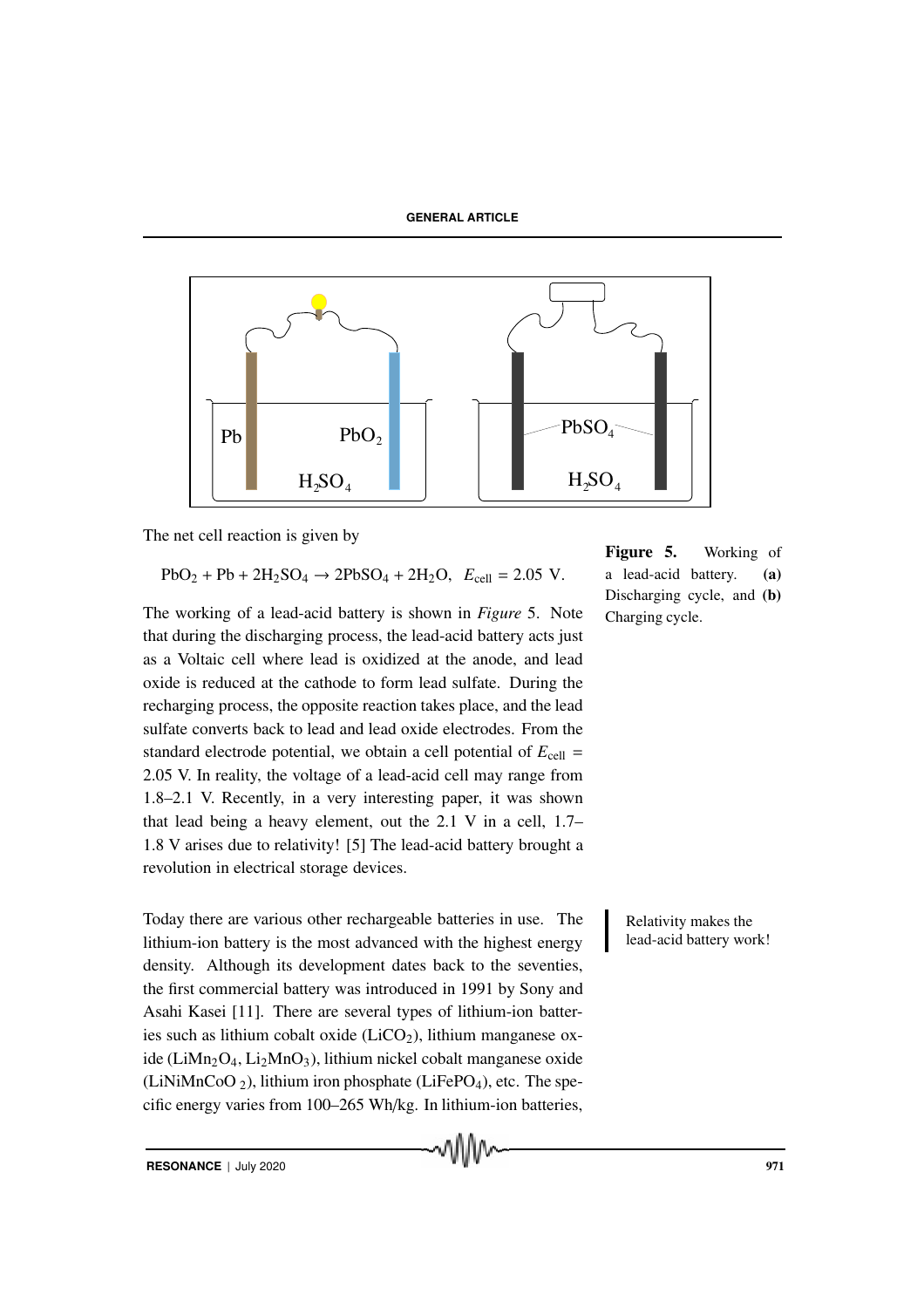the lithium ions move from the cathode to the anode and vice versa during the charging and discharging cycles in a reversible process. Due to this mechanism of the lithium ions moving back and forth, it is called a 'rocking chair' battery. In general, we can represent the overall process by

$$
Li_xA + B \leftrightarrow Li_{x-y}A + Li_yB,
$$
 (4)

where  $Li_x$  A is a compound that can readily accept and exchange lithium ions and B is another lithium accepting compound [13]. Here, the process going from left to right represents discharging, and the reverse process represents the charging cycle. As an example, we consider the lithium intercalation reaction of  $LiCoO<sub>2</sub>$ and graphite [5].

Cathode:  
\n
$$
\text{LiCoO}_2 \rightarrow \text{Li}_{1-x}\text{CoO}_2 + x\text{Li}^+ + x\text{e}^-, \quad E^0 = 0.6 \text{ V},
$$
\n
$$
\text{Anode:}
$$
\n
$$
\text{Li}_{1-x}\text{C} + x\text{Li}^+ + x\text{e}^- \rightarrow \text{LiC}, \quad E^0 = -3.6 \text{ V}.
$$
\n(5)

Here the cobalt reaction is reversible when  $x < 0.5$ . The net reaction can be written as

$$
\text{Li}_{1-x}\text{C} + \text{LiCoO}_2 \rightarrow \text{LiC} + \text{Li}_{1-x}\text{CoO}_2, \ \ E_{cell} = 3.0 \text{ V}.
$$

There are various other rechargeable batteries with varied specific energies. Lithium-ion has one of the highest specific energies in electrical energy storage system. [6, 7, 8]

# Did You Know?

The nickel-iron (NiFe) battery was invented by Thomas Edison in 1901, and it could last for one hundred years! Although it has a lower operating voltage of 1.2 V, it has a very simple design and uses aqueous potassium hydroxide electrolyte which is very commonly available. The battery was used as a power source for the electric vehicle made by Detroit Electric and Baker Electric [12].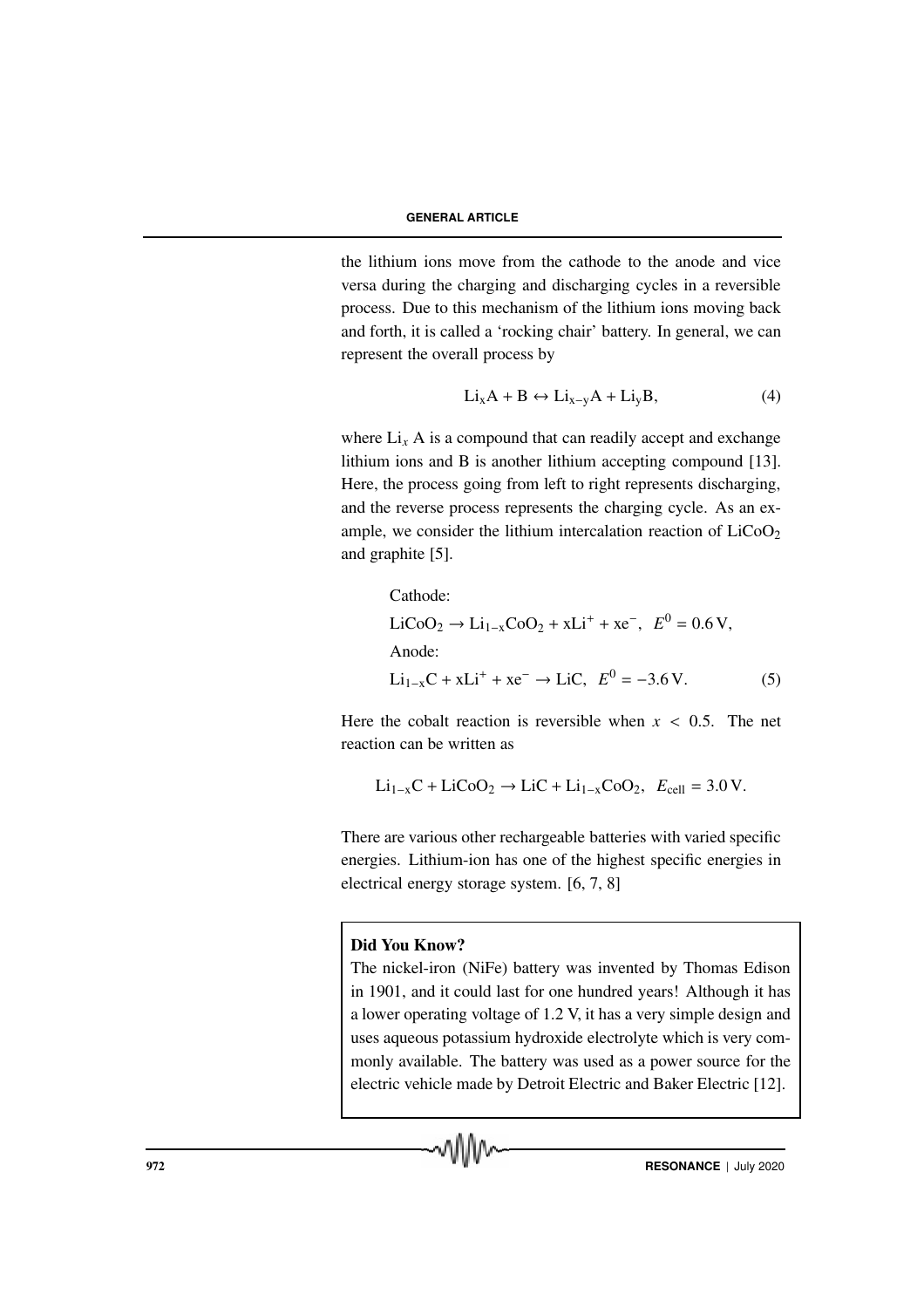# 5. What are Supercapacitors?

Supercapacitors, as the name suggests, are capacitors with extremely high capacitance. A typical supercapacitor may have a capacity of 100–1000 farad (F). The capacitance arises from an extremely high surface area electrode material such as charcoal, graphene, carbon nanotubes, etc. A large number of ions get adsorbed on the surface during the charging process. Unlike the electrostatic capacitor, it consists of a positive and negative electrode separated by a porous membrane with an electrolyte in between. There are three different types of supercapacitors: (1) electric double-layer capacitor, (2) pseudocapacitor, and (3) hybrid capacitor. The electric double-layer capacitor charged ions are separated in a Helmholtz layer that lies at the interface of the electrode and the electrolyte. The process of charging and discharging is purely non-Faradaic. A pseudocapacitor consists of an electric double-layer capacitor and a Faradaic redox reaction. It is achieved by the use of transition metal oxides such as  $MnO<sub>2</sub>$ , RuO2, etc. The hybrid capacitor is a type of supercapacitor that utilizes both electric double-layer mechanism and intercalation of ions.

Now, before we proceed further, it is important to first understand how large is a farad? Let us construct a capacitor with an aluminium foil of area  $10 \times 10 \text{cm}^2$  as electrodes separated by a piece of paper. If we connect the electrodes to a battery, a charge (*Q*) will be accumulated on the foils which is equal to the capacitance (*C*) times the applied potential difference (*V*). The capacitance of this capacitor is  $C = \epsilon_r \epsilon_0 A/d$  where *A* is the area of the foil,  $d$  is thickness of the paper,  $\epsilon_r$  is the dielectric constant and  $\epsilon_0 = 8.85 \times 10^{-12} F/m^2$ . Assuming that the paper has a dielectric constant  $\epsilon_r$  = 2.5 and thickness  $d = 0.01$  mm, the capacitance can be computed to be  $C = 2.2 \times 10^{-9}$  farad or  $C = 2.2$  nano farad (nF). This is the capacitance of a typical Leyden jar! Charging it with a  $V = 12$  Volt battery will, therefore, store energy  $E = CV^2/2 = 0.16 \times 10^{-6}$  joules of energy. Note that the energy stored in a capacitor is propor-

MM∿

**RESONANCE** | July 2020 973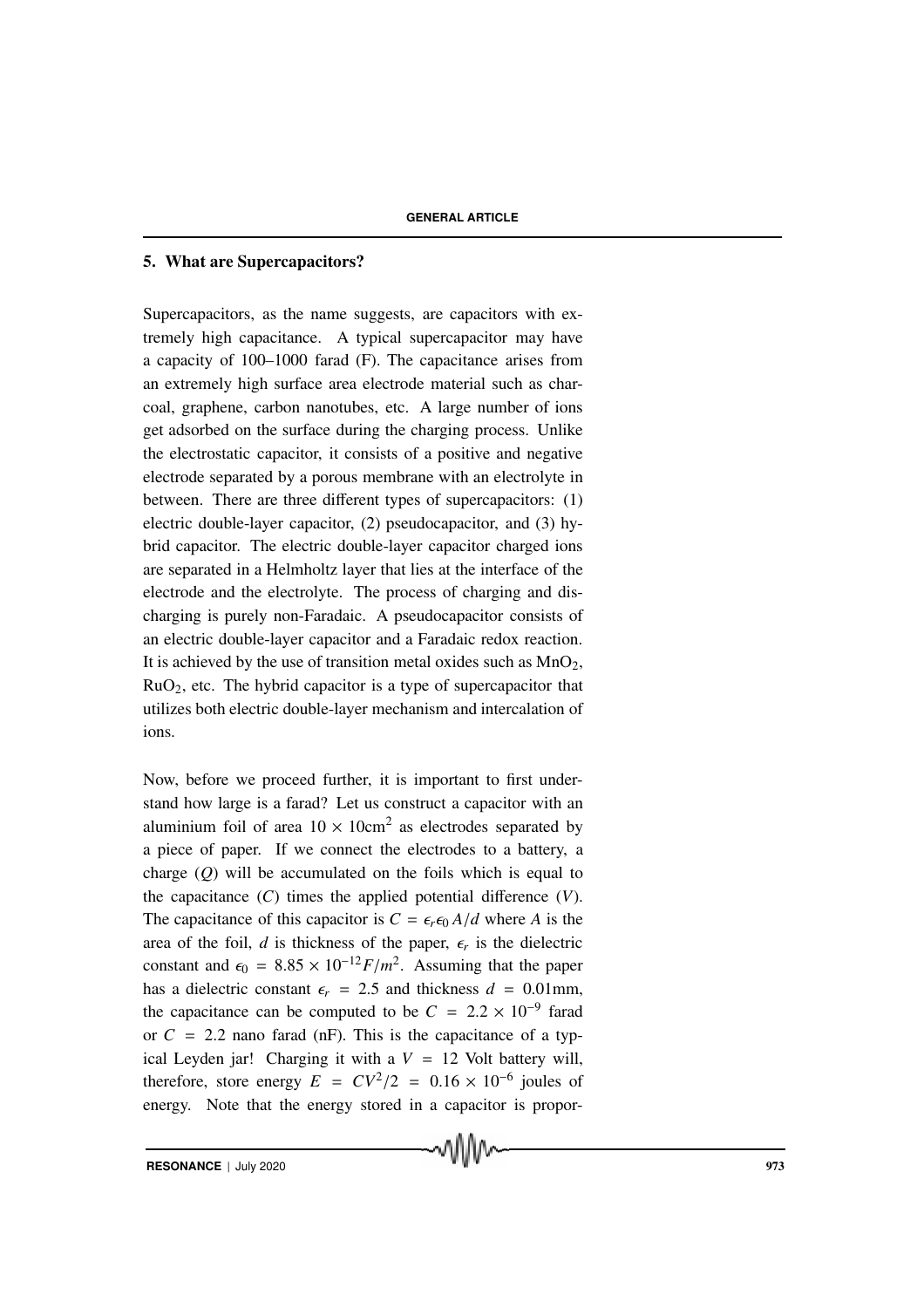tional to the square of the potential difference. Now to understand how big or small  $0.16 \times 10^{-6}$  J is let us consider the rubber band of length  $l = 10$  cm and see how much energy is required to stretch it by 10 cm. The spring constant can be obtained using the Hooke's law which says that stress  $(\sigma)$  is equal to the Youngs modulus (*Y*) times the strain ( $\epsilon$ ) in a material, i.e.,  $\sigma = Y_{\epsilon}$ . Let us assume that the rubber band has a diameter  $d = 1$  mm <sup>1</sup> I Pascal = 1 Newton/meter<sup>2</sup>. and we have  $Y = 0.0015$  giga Pascal<sup>1</sup>, then the spring constant  $k = YA/l = 0.0015 \times 10^{6} \pi d^{2}/l = 0.015\pi$  Newton/meter. The energy stored in a spring which is stretched by an amount of *x* in length is  $E = kx^2/2$ . So if we stretch the rubber band by  $x = 1$ cm we require energy  $E = 0.015\pi (10^{-2})^2 / 2 = 0.23 \times 10^{-5}$  joules. This is around ten times more energy than that can be stored in the Leyden jar. In other words, we will need ten Leyden jars to stretch the rubber band by one centimeter!

Our comparison of the energy stored in a capacitor with that of a battery shows that to use capacitors for electrical storage, we need huge capacitance. The capacitance can be increased in two ways, one by increasing the area of the electrodes and two by increasing the dielectric constant. In recent years, there has been so much excitement and hope in utilizing the former by the use of advanced materials such as graphene. We shall come back to it later but first, let us see how a supercapacitor works. In 1957, H. Becker registered the first patent of an electrolytic supercapacitor that was constructed by the use of porous carbon electrodes and an electrolyte. It had a capacitance of around 6 farads, but he had no idea what gave rise to such a huge capacitance [1]. It was, of course, due to the large surface area of the electrodes that was responsible for the rise in capacitance. However, the working of a supercapacitor is slightly different from that of an electrostatic capacitor. In *Figure* 6 we have a simple design of a supercapacitor. I consist of two electrodes with large surface areas usually made of carbon-based materials such as activated charcoal, Around ten Leyden jars graphene, carbon nanotubes, or a combination of the three. In between the electrodes, there is an electrolyte and a porous membrane that allows the passage of ions. The porous electrode is in

 $1$  Pascal = 1 Newton/meter<sup>2</sup>.

can stretch as a rubber band by one centimeter.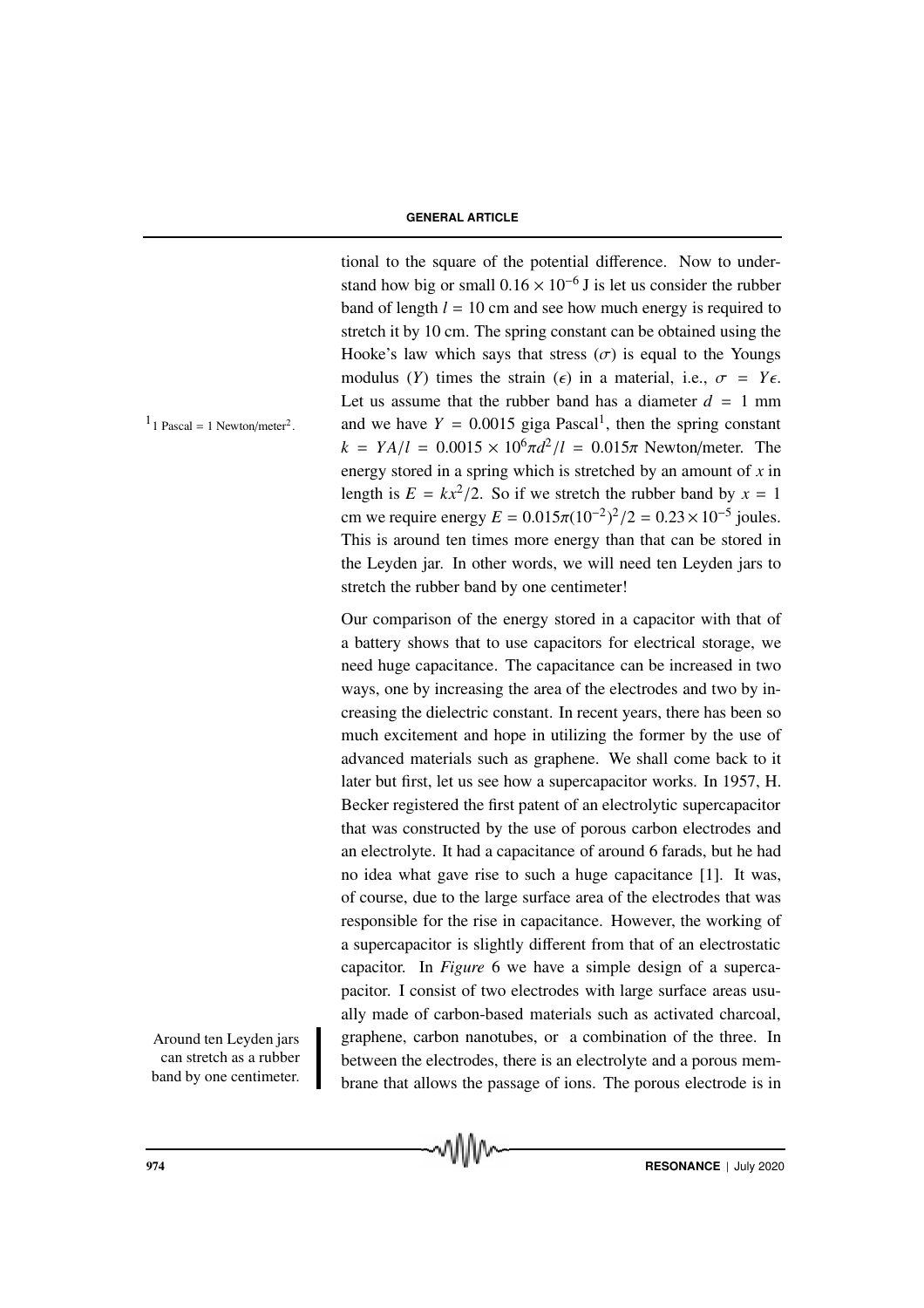contact with a current collector—usually metallic—that has high electrical conductivity. When the electrodes of the capacitor are connected to an external source, positive and negative ions in the electrolyte move in the opposite directions. They are accumulated on an electric double-layer on the porous electrodes. The double-layer consists of electrons and holes on the porous carbon and oppositely charged ions on the surface separated by a thin layer of the solvent molecules. Now as we discussed earlier, the capacitance *C* is inversely proportional to the distance *d* between the electrodes, i.e.  $C = \epsilon_r \epsilon_0 A/d$ . In a supercapacitor, the separation between oppositely charged ions in the double layer is a few nanometers. Hence, we may say that *d* is of the order of nanometers. This gives rise to a huge capacitance! This kind of capacitor is called the electric double-layer capacitor.

Unlike batteries that can be charged and discharged about 1000– 500 times, the supercapacitors practically lasts forever since it has a charge-discharge cycle of  $10<sup>6</sup>$ . The power density of a capacitor is also enormous due to very low equivalent series resistance which remains constant during discharge. Such a large cycle is not possible in batteries since the electrodes degrade due to the redox reactions with every charge-discharge cycle. Although the electric double-layer capacitor stores energy by a completely non-Faradaic process, there are, however, other kinds of capacitors called the pseudocapacitors that utilize a Faradaic charge transfer by the use of transition metal oxides such as  $RuO<sub>2</sub>$ ,  $IrO<sub>2</sub>$ ,  $FeO<sub>4</sub>$ ,  $MnO<sub>2</sub>$ , and titanium sulfides (TiS<sub>2</sub>). The specific capacitance of pseudocapacitors is larger than that of the electric double-layer capacitors, but they have a lower specific power density. A list of commercially available supercapacitors may be found in [14].

# 6. Graphene in Supercapacitors

In the last couple of decades, there has been tremendous progress in our understanding of the microscopic world. Graphene is an atomically thin two-dimensional sheet of carbon. It was discovered by Andre Geim and Konstantin Novoselov at the University

MMW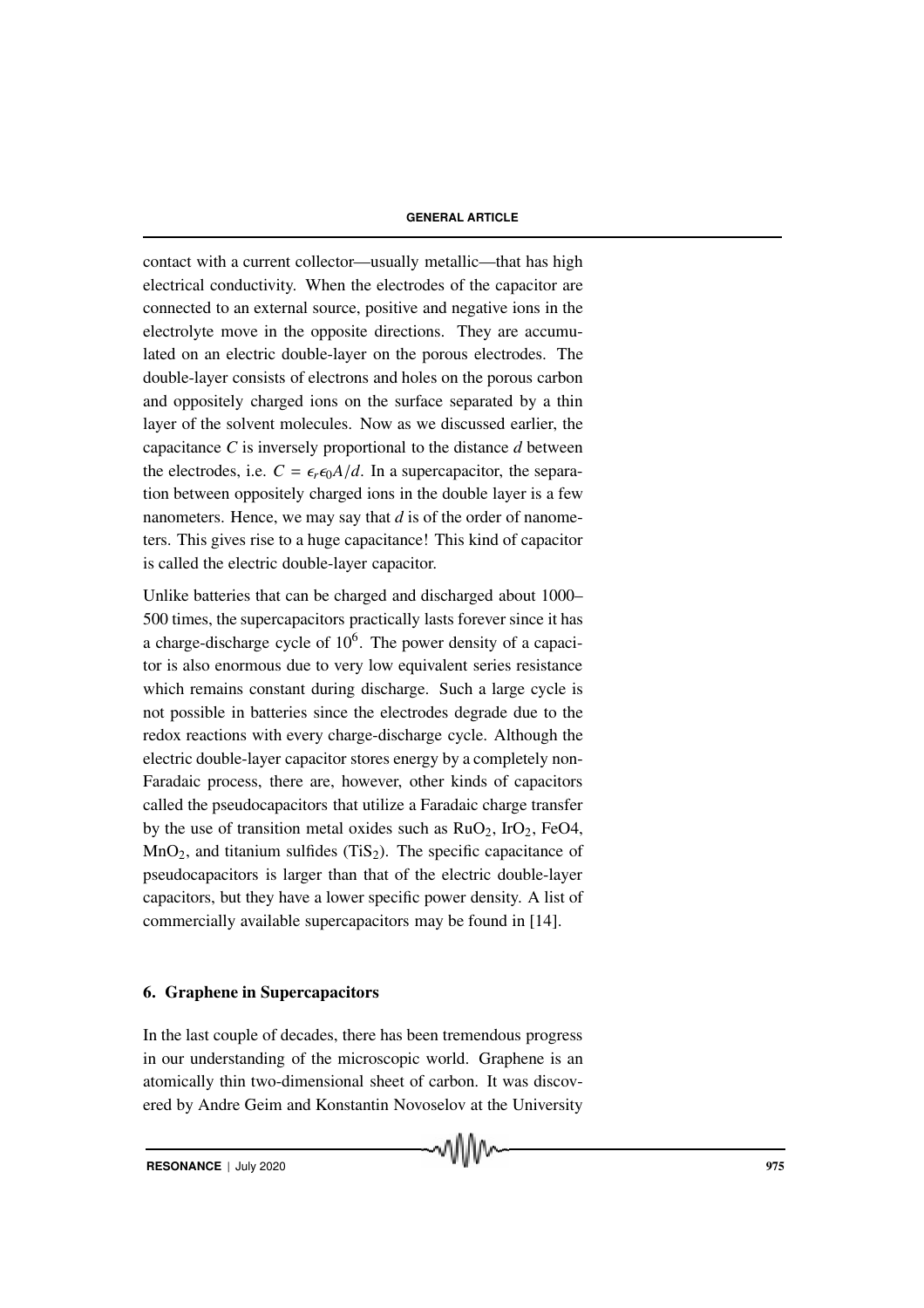**GENERAL ARTICLE**



of Manchester (UK), in 2004 [9]. It consists of *sp*<sup>2</sup> bonded carbon atoms in a hexagonal lattice structure. It has exquisite electrical, thermal, and mechanical properties. The surface area of one gram of graphene is  $2630 \text{ m}^2$  and has excellent electrical conductivity. Theoretically, the capacitance of a graphene-based supercapacitor is 550 F/g. Almost all the supercapacitors available in the market use some form of carbon-based electrode with a large surface area. Research is under progress to achieve higher specific energy using graphene-based supercapacitors [10].

# 7. Present Status of Electrical Storage Devices

In *Figure* 7, we have a comparison of various kinds of electrical storage devices. The lithium-ion batteries have the highest specific energy of around 100–250 Wh/kg with a cycle life of around 1000 cycles. The lead-acid battery that remains in use has a specific energy of  $30-40$  Wh/kg (1 Wh =  $3600$  J) and has one of the highest power density. Of all the batteries sold today, the lead-acid battery comprises around one half due to its cheaper raw materials and simpler technology. Recently, the specific energy of supercapacitors appears to have reached an equivalent of

Figure 6. Construction of a supercapacitor.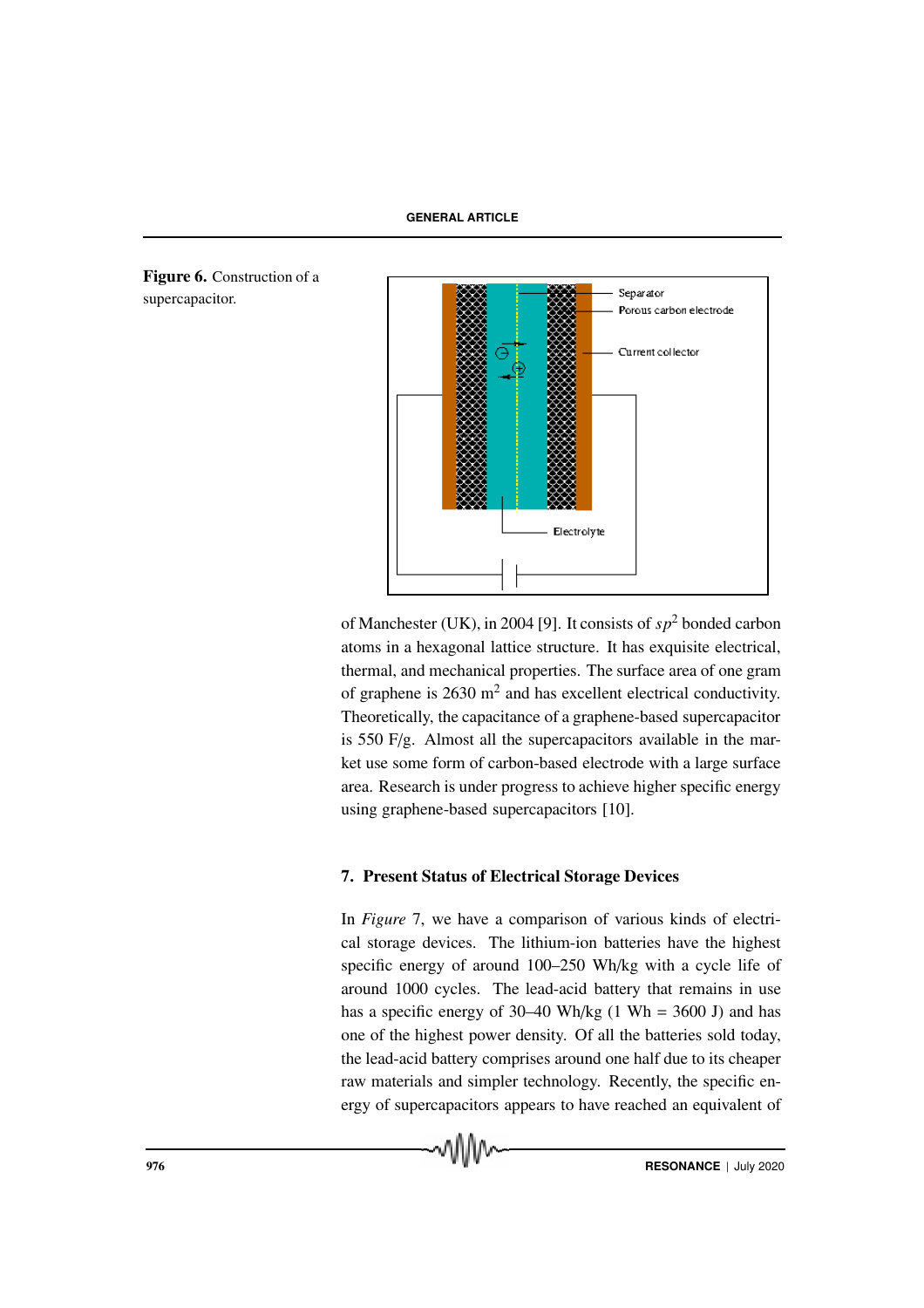the lead-acid battery. Although, supercapacitors have a relatively low energy density as compared to batteries its power density is extremely high. In various countries buses equipped with large supercapacitors called *capabus* are being used. The supercapacitor can hold an amount of energy that can run the *capabus* for a few kilometers before getting discharged. However, since the supercapacitors can be charged extremely fast it get recharged every time it stops at a bus-stop on its route. This energy is sufficient to run a few miles till it reaches the next bus stop. This technology has been used in Switzerland, Germany, the UK, the US, and China. The technology is remarkable, not only because it is greener but also its uses almost half the energy required the capacitors have made the bus lighter.

If we look at rechargeable batteries that were used a decade ago, we can recall that they took an awful lot of time to recharge. Today, the rechargeable batteries are equipped with supercapacitors that enable it to charge in a few minutes. These are called the hybrid batteries—use a battery coupled to a supercapacitor. Interestingly, one of the earliest batteries that used this technique is the hybrid lead-acid battery, developed by CSIRO, Australia in 2007. In China, the CSR Zhuzhou Electric Locomotive has built the prototype of a light metro train that uses supercapacitors to run and uses no other power supply [15].

# 8. Technologies to Come in Future

The future of electrical storage devices is not very coherent at present. Several promising ideas are currently being pursued by researchers around the world. Even at present, the Li-ion battery is many-fold expensive compared to other alternatives. We may see a more powerful lithium battery in the near future. In this direction, the technology that could soon become a reality is the lithium-sulfur battery which has a specific energy density as high as 500 Wh/kg. Recently, researchers at the University of Alberta, Canada, have developed a silicon and graphene-based lithium cell that has a tenfold higher capacity than the currently

√∖\\∧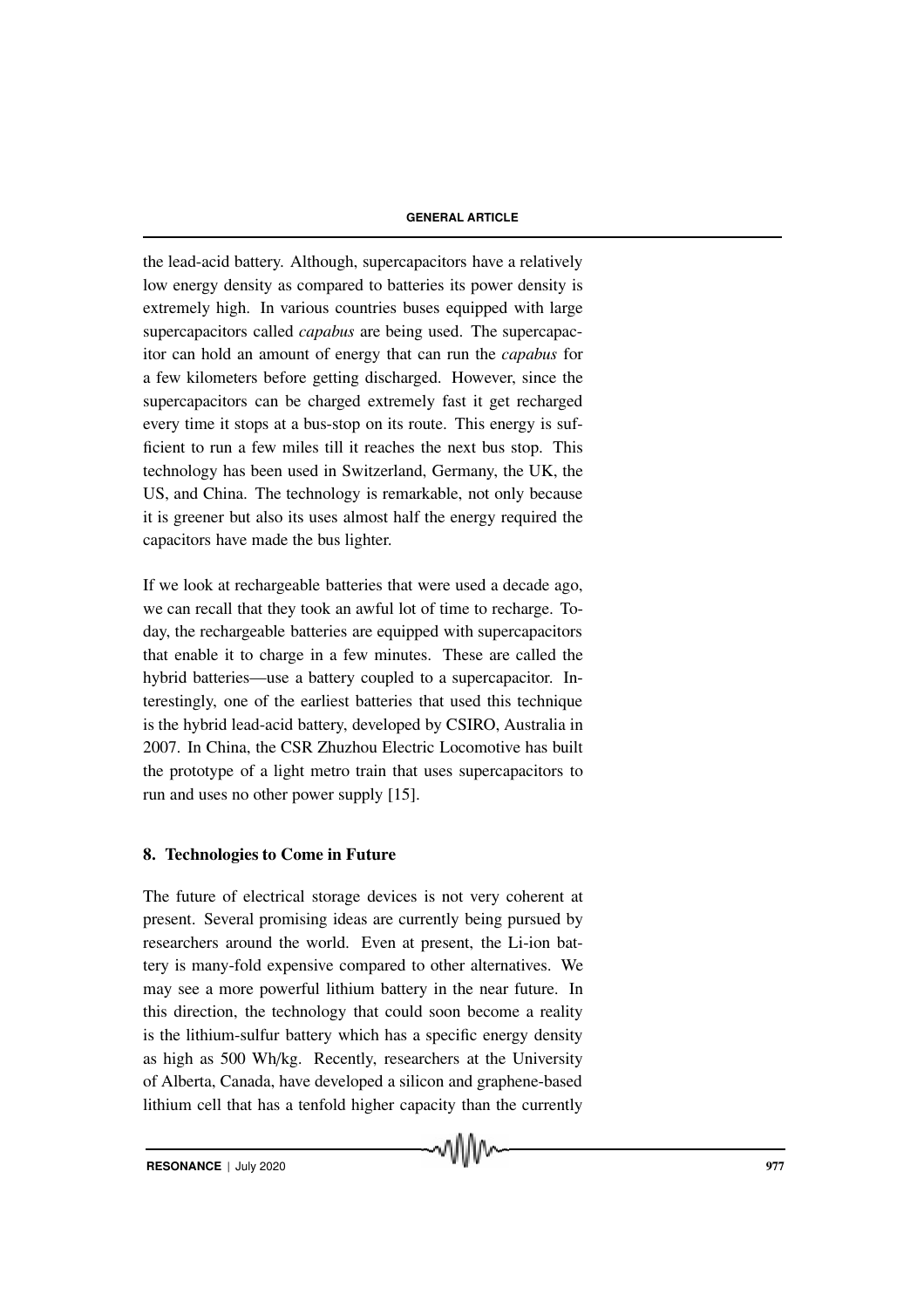

Figure 7. Ragone plot: Comparison of energy storage devices. (Image courtesy: wikipedia.org)

available lithium batteries [16]. It is essential to develop technologies that are not only advanced but are affordable as well. The sodium-ion battery looks very promising as it has a large cycle life of 2000 cycles although the specific energy is low.

Supercapacitors, on the other hand, will make possible technologies in the areas of wearable electronics, energy scavenging, energy storage for microscopic machines, and fast charging hybrid battery systems. In a recent paper [17] structural composites using reinforced carbon nanotubes electric double layer capacitor were proposed which has multiple functionalities. Similarly, supercapacitors that can charge itself with the sunlight has been reported which uses graphene silver 3D foam electrodes [18].

Although the above speculations look very attractive, there are several technological bottlenecks in realizing them. To increase the specific energy of supercapacitors, one needs to design extremely porous and highly conducting electrodes. Furthermore, one should utilize pseudocapacitance by the incorporation of transition metal oxides. Currently, we have in the market batteries that have an inbuilt supercapacitor. These supercapacitors allow fast recharging of the battery

**978 RESONANCE** | July 2020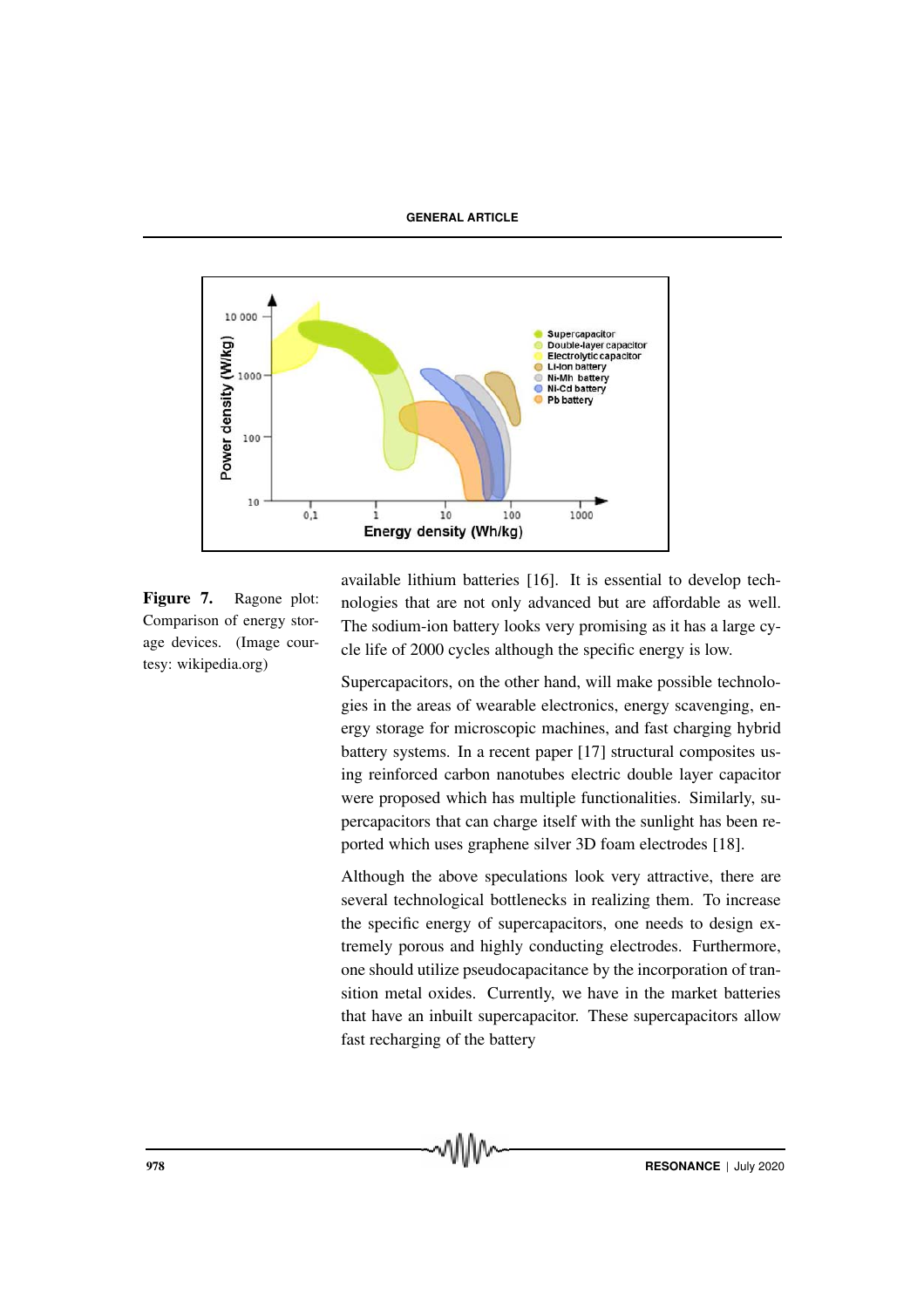# Did You Know?

The bacteria present in the soil can be used to produce electricity. In 1911, M. C. Potter, a professor in botany at the University of Durham, used *S. cerevisiae* a kind of yeast used in winemaking to generate electricity. In 1931, B. Cohen constructed a microbial half cell that could generate 35 V with a very small current of 2 milliampere [19]. Recently, scientists at the Wageningen University and the Wageningen Research foundation had designed a plant microbial fuel cell called plant-e that produces electricity from plants [20]. The fuel cell work using the mutual cooperation of bacteria present in the soil and the plants (*Figure* 8).



Figure 8. Plant microbial fuel cell (Image courtesy: John Wiley & Sons.)